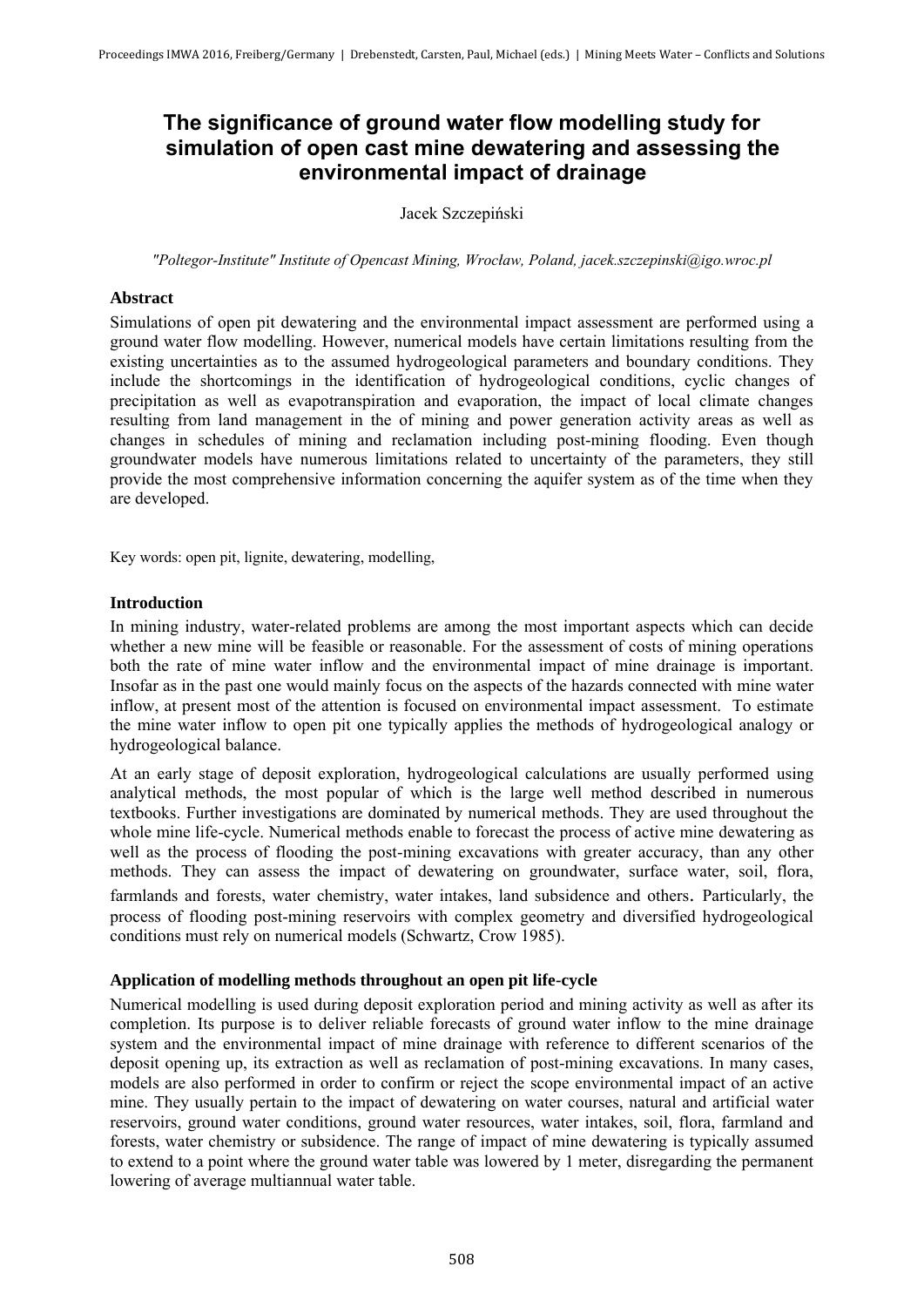By 1990's, problems of reclamation of post-mining excavations had not been extensively addressed in research-related publications, since there were no many such a reservoirs (Uberman 1996). Not until the recent dozen or so years these problems have been more extensively addressed all over the world, for the reasons to estimate costs of works related to flooding the future post-mining excavations as well as assessment of their environmental impact. The most crucial elements in these studies were: the rate of flooding, restoration of ground water table, the impact of reservoir on ground water and changes in the water quality in reservoir and aquifer.

### **Specificity of application of modelling methods for purposes of surface mining**

The procedure for developing a ground water flow model in mining conditions generally complies with the overall modelling methodology. However, it must account for the specificity of operation and drainage of mines. The ground water flow model developed for open pit mine should be a full threedimensional (3D), with the hydraulic head specified for each model layer. It is particularly important in the areas adjacent to the open pit, especially near the slopes of the pit. For the assessment of the range of the cone of depression, one can apply a quasi-3D model which only represents the vertical flow in semi permeable layers (Szczepiński 2013).

In order to develop reliable forecasts, it is necessary to recognize hydrological conditions of the deposit as well as to identify all environmental, mining and technological factors which can affect the mine water inflow. The most important factors influencing mine water inflow and environmental impact of drainage of surface mines are: hydrogeological parameters of deposit and the neighborhood aquifers, aquifers recharge from precipitation, aquifers recharge from surface water, dewatering technology and management of post-mining excavations. All these data are required to developed a reliable conceptual model. Conceptual model requires not only detailed identification of hydrogeological conditions, but also right representation of the mine drainage system. It should be developed taking into account information on the location of deposit opening out, the mining face advancement, location and advancement of internal dump as well as the parameters of final excavation.

Simulation of mine drainage and its influence on the water environment is associated with a huge amount of data, more than for models created for other reasons. The water courses, lakes and reservoirs on the model area should be simulated taking into consideration the drying as well as the rewatering in the case of groundwater rebound. Recharge and evaporation boundary conditions should ensure appropriate representation of effective infiltration changes during water table fluctuation, whenever such changes take place.

As the mine drainage is the process variable in time and space, the models used in mining hydrogeology are solved in transient simulation. However, at the first stage - for natural hydrodynamic conditions prior to the deposit dewatering – the model should be solved in a steady-state conditions. Calibration performed under steady-state conditions enables preliminary determination of recharge and the horizontal and vertical hydraulic conductivity of aquifers. Model verification should be proceed in transient conditions taking into account preliminary well pumping before the drainage system is put into service. This enable to improve parameters determined in steady-state conditions and estimate the specific yield and specific storage coefficients of the aquifer. At the stage of predictive simulations, one is required to change certain input parameters and boundary conditions of the model used for calibration and verification of the model (horizontal and vertical hydraulic conductivity as well as specific yield and storage capacity). Outside the mining area, it is necessary to update boundary conditions related to decommissioning or construction of new water intakes, ditches or reservoirs, industrial and municipal waste dumps as well as to simulate relocation of rivers and other water courses. The new parameters should represent the advance of the deposit extraction, the overburden dump area and the post-mining excavations. Besides modification of boundaries conditions representing the dewatering system, updating the spatial conditions of the model layers and filtration parameters are required.

Documenting the results of modelling study in mining hydrogeology is more extensive compared to models used for groundwater resources assessment. However, it must account for all boundary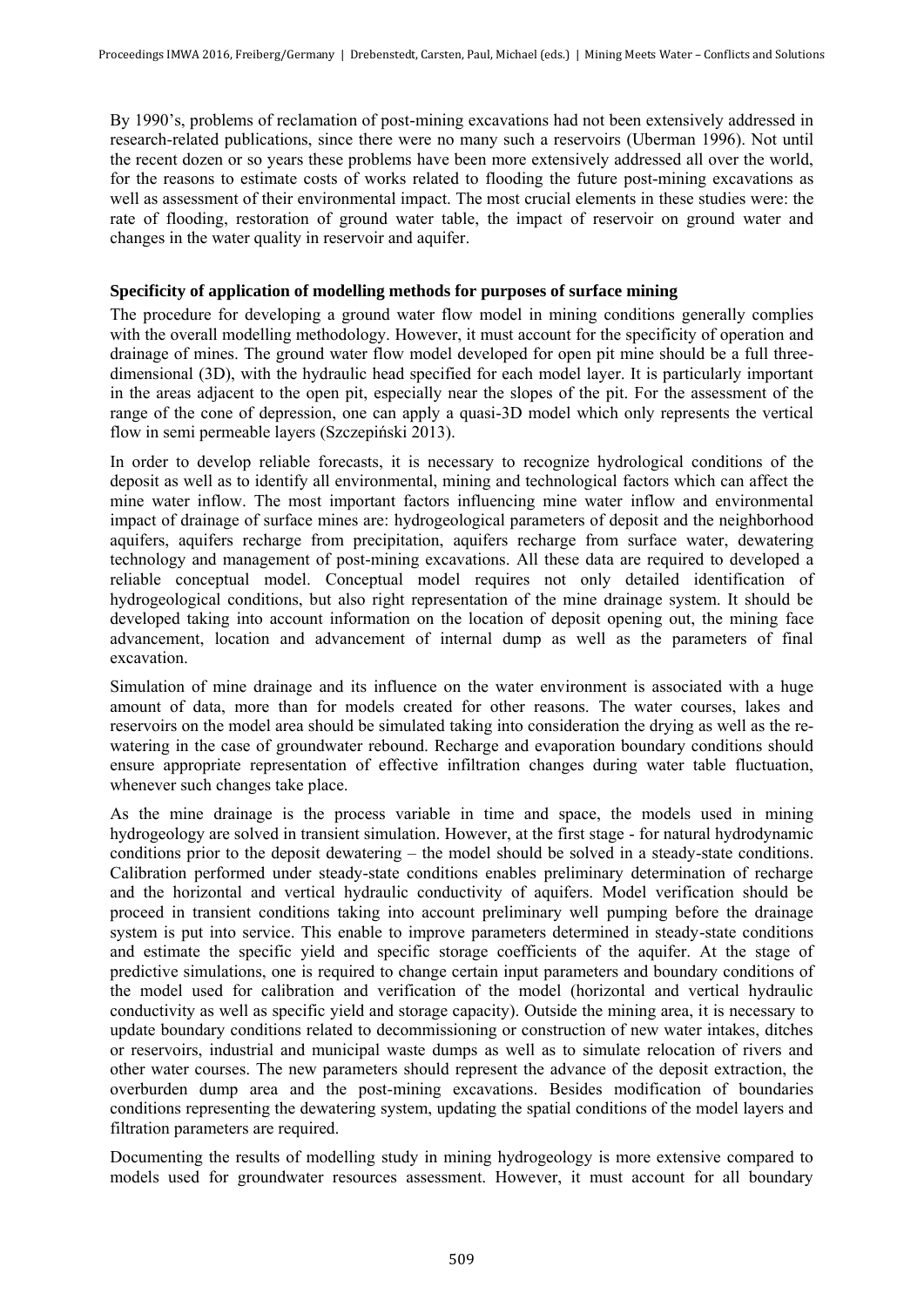conditions and parameters of aquifers subject to changes in time. While applying a model, one should envisage both natural conditions, the dewatering period, the post-mining excavations management as well as conditions after completion of reclamation period. The results thus obtained, including the hydraulic head in each modelled layer, the range of the cones of depression for all layers, the groundwater balance, the rate of mine water inflow as well as the hydrogeological conditions after reclamation completion, should be presented in both descriptive and graphical form for all the periods assumed.

## **Limitations of modelling methods**

Numeric models have certain limitations and uncertainties related to the assumed hydrogeological parameters and boundary conditions. They include shortcomings in the identification of hydrogeological conditions, changes in groundwater recharge and modifications of mining schedules. Proper identification of hydraulic parameters, the nature of faults and fissure as well as karstic formation phenomena, is decisive for reliability of modelling studies. For example natural hydraulic barriers, such as faults filled with semi-permeable material or rock formations with low hydraulic conductivity compared to adjacent rock layers, can decrease the mine water inflow as well as to diminish the negative environmental impact of dewatering. Under natural conditions, i.e. those existing before the drainage commencement, the most efficient method to identify hydrogeological structures and parameters of rock layers is a trial pumping. While the deposit is being dewatered, the model should be subject to verification based on new information related to the actual response of the aquifer to the mine water drainage. It may lead to the necessity of adjusting hydraulic parameters of aquifers and semi-permeable layers in the model.

Despite the fundamental importance of recharge in the water balance, it is an element with the highest uncertainty, since its volume primarily depends on the accuracy assumed when calculating other elements of the balance equation (Healy 2010) Changes in the recharge may be consequences of many factors which were not accurately estimated or identified. These may include: unidentified leakage of surface waters into aquifers, water losses from the water supply and sewage disposal system, technological waters recharging the rock mass during drilling, changes of recharge caused by land management.

Assuming the amount of recharge based on average multiannual precipitations does not account for the cyclic deviations and trends resulting from climate variability. For instance, small precipitation may lead to increase of ground water table below a level referred to as the evapotranspiration extinction depth, which causes an increase in effective infiltration. On the other hand, the change of water deficit, i.e. the difference between potential evaporation form reservoir and the precipitation, affects the rate at which post-mining reservoirs are filled with water. It particularly applies to longterm forecasts which sometimes have more than 100 years.

Mining and power generation activity, including formation of large open pits and overburden dumping areas as well as the existence of powerful heat and steam emitters at nearby power plants, may lead to changes of hydraulic parameters of layers as well as local climate variations, influencing recharge form precipitation.

Post-audit analyses imply that ground water flow models can fail to forecast the future due to the wrong input parameters or different boundary conditions which are not compatible to the actual conditions. Due to changes in schedules of mining activities or reclamation of post-mining excavations, the input data used in the model should be verified and updated with reference to the most recent recommendations and assumptions. Continual improvement of the conceptual mod3el by collection of new field data wil imrove the numerical model (Anderson, Woessner 1992).

#### **Conclusions**

Even though ground water flow models used in mining hydrogeology have numerous limitations related to uncertainty of the parameters, they still provide the most comprehensive information concerning the aquifer system and the dewatering system as of the time when they are developed. However, they will always require verification based on new information emerging in relation to an